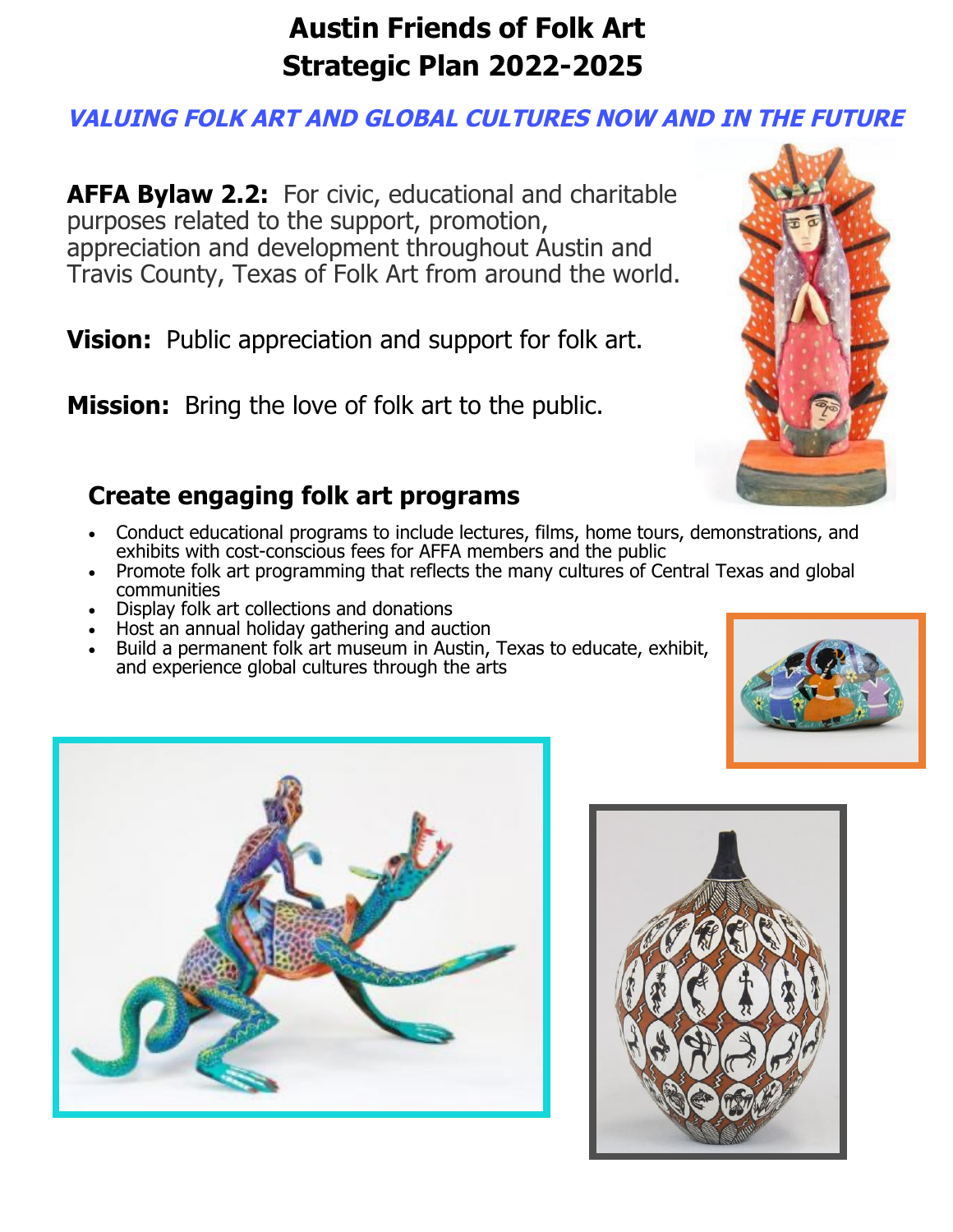#### **Increase public awareness and organizational growth**

- Connect to global audiences by positioning our folk art collections, exhibits, and books to generate greater community access, conversations, and understanding and recognize folk art patrons and donors
- Continue monthly newsletter with posting on a redesigned AFFA website that includes a complete AFFA history
- Expand media footprint with articles to print, television, radio, and social media outlets
- Collaborate with arts organizations to advance folk art and to help arts education thrive
- Publish an annual report
- Recruit additional members, update form, and engage them with regular communications
- Outreach to younger audiences, including universities and colleges; develop speakers bureau





#### **Assure effective administration**

- Review bylaws annually and amend as necessary; describe Board positions and duties
- Continue monthly Board meetings and post quarterly summaries on the website
- Develop donation guidelines (acceptance criteria, transport costs, display, storage, sale and recycle); select secure storage location; create information storage retrieval system
- Collect, draft, and post major policies, including grant award program